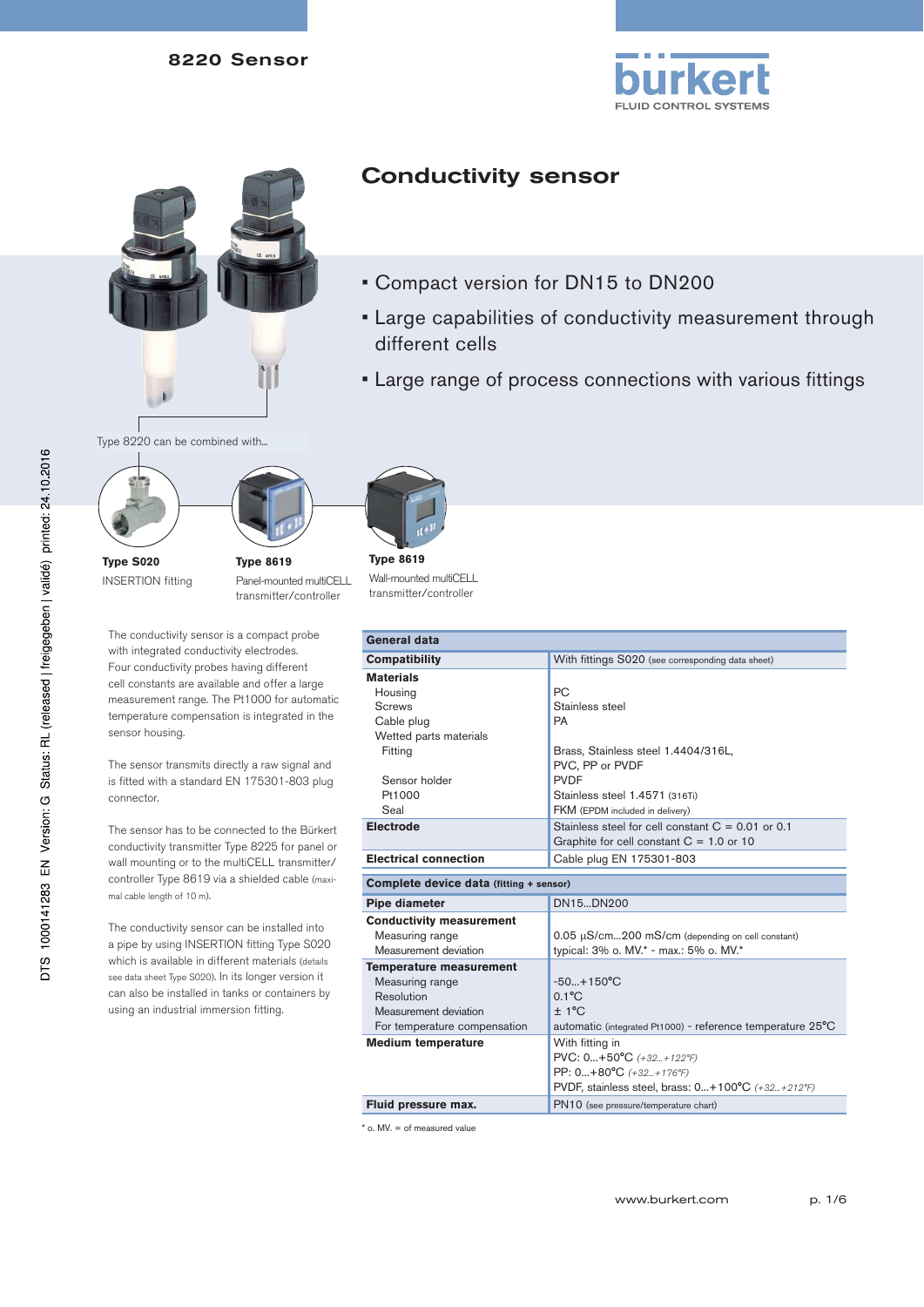## 8220 Sensor



| <b>Electrical data</b>                          |                                                              |  |
|-------------------------------------------------|--------------------------------------------------------------|--|
| <b>Power supply</b>                             | none                                                         |  |
| <b>Connection cable (between 8220)</b>          | $4 \times 0.21.5$ mm <sup>2</sup> shielded, max. length 10 m |  |
| and remote 8225 or 8619)                        |                                                              |  |
| Output                                          | Raw signal, to be connected to remote electronic module      |  |
|                                                 | Type 8225 or Type 8619                                       |  |
|                                                 |                                                              |  |
| <b>Environment</b>                              |                                                              |  |
| <b>Ambient temperature</b>                      |                                                              |  |
| Operation and storage                           | $0+60°C$ (+32+140°F)                                         |  |
| <b>Relative humidity</b>                        | $\leq$ 80 %, without condensation                            |  |
| <b>Standards, directives and certifications</b> |                                                              |  |
| <b>Protection class</b>                         | IP65 with cable plug mounted and tightened                   |  |
| acc. to EN 60529                                |                                                              |  |
|                                                 |                                                              |  |
| <b>Standard and directives</b><br><b>CE</b>     | The applied standards, which verify conformity with the EU   |  |
|                                                 | Directives, can be found on the EU Type Examination Certifi- |  |
|                                                 | cate and/or the EU Declaration of conformity (if applicable) |  |
| Pressure                                        | Complying with article 4, §1 of 2014/68/EU directive*        |  |

\* For the 2014/68/EU pressure directive, the device can only be used under following conditions (depending on max. pressure, pipe diameter and fluid).

| <b>Type of fluid</b>                 | <b>Conditions</b>                                |
|--------------------------------------|--------------------------------------------------|
| Fluid group 1,<br>article 4, §1.c.i  | DN25 only                                        |
| Fluid group 2,<br>article 4, §1.c.i  | $DN < 32$ or<br>$PN^*DN < 1000$                  |
| Fluid group 1,<br>article 4, §1.c.ii | $DN < 25$ or<br>$PN^*DN < 2000$                  |
| Fluid group 2,<br>article 4, §1.c.ii | $DN < 200$ or<br>$PN < 10$ or<br>$PN^*DN < 5000$ |

# Materials view



## Pressure/temperature chart

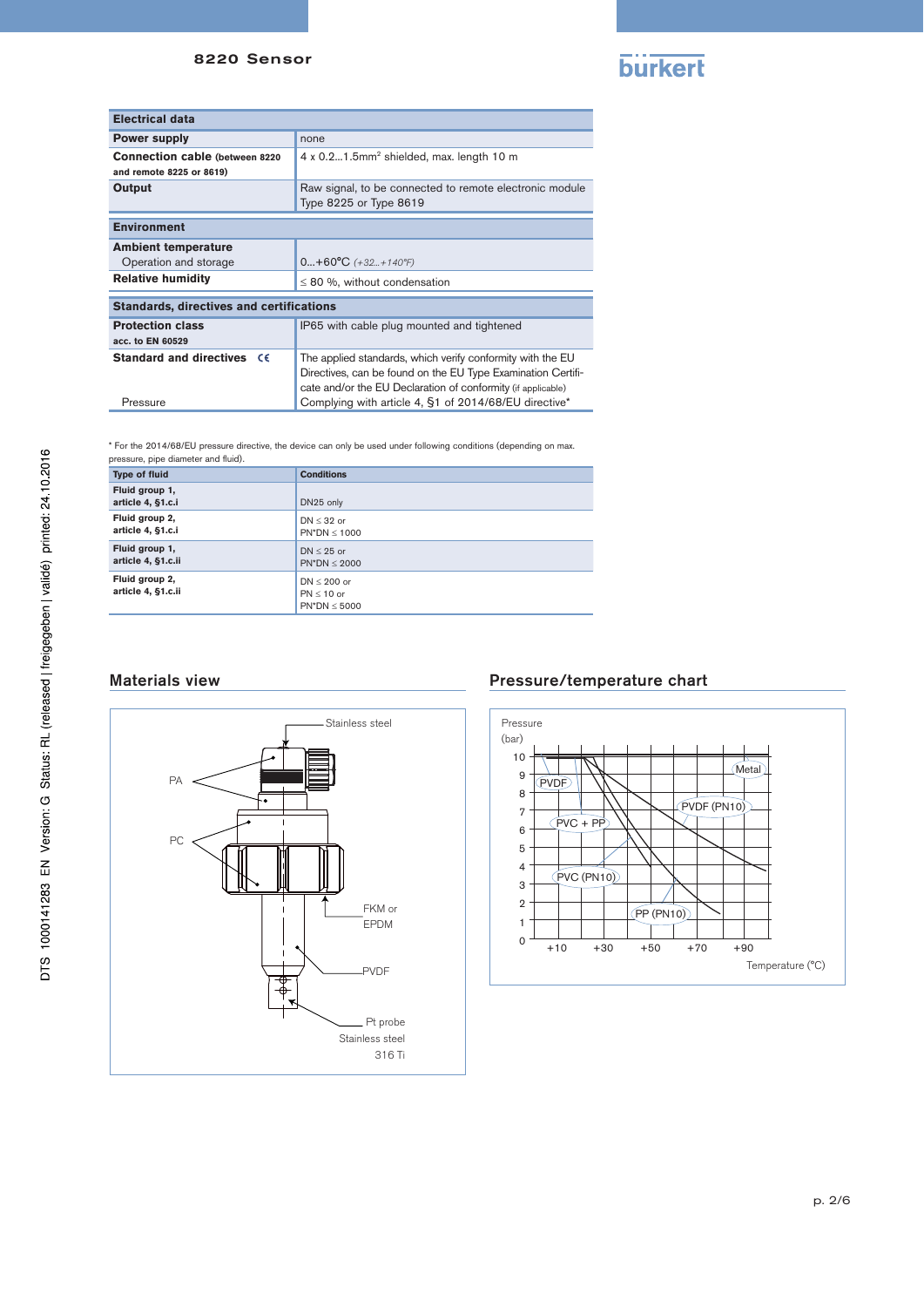

#### Principle of operation - Electrodes measuring range

Conductivity is defined as the ability of a solution to conduct electrical current. The load carriers are ions (E.G. dissolved salt or acids). In order to measure conductivity, 2 electrodes are used which are set at a fixed distance apart and with a known specified surface. An AC voltage source from the connected transmitter Type 8225 or transmitter/controller Type 8619 is supplied to the electrodes. The measured current is a direct function of the conductivity of the solution.

A 4...20 mA standard signal proportional to the conductivity is available as output signal at the connected transmitter.

Different electrode designs are required based on selected cell constant.

The conductivity transmitter can be fitted with 4 different measuring cells with constants  $C = 0.01; 0.1; 1$  and 10.



The cell is selected according to the measuring range and medium by using the table below.



## Installation

The compact conductivity sensor 8220 can be installed into any Bürkert IN-SERTION fitting (S020).

Select and install the required fitting onto the pipe, according to specific requirements of the sensor and fitting material (temperature and pressure). Then cautiously install the unit on the fitting and tighten with the nut.

#### **With a cell constant C = 10, the opening hole of the small channel must be located on the flow inlet side**.

The sensor can be installed in any position. In order to get a reliable measurement, air bubbles must be avoided and the mounting location must ensure that the electrode is continuously and completely immersed in the flow stream.

The transmitter must be protected from constant heat radiation and other environmental influences, such as direct exposure to sunlight.



An industrial immersion kit allows installation of the longer version of the sensor having a cell constant  $C = 0.01$ : 0.1 or 1 into tanks or containers. The following lengths are available: 500, 1500, 2000 mm. Special lengths on request.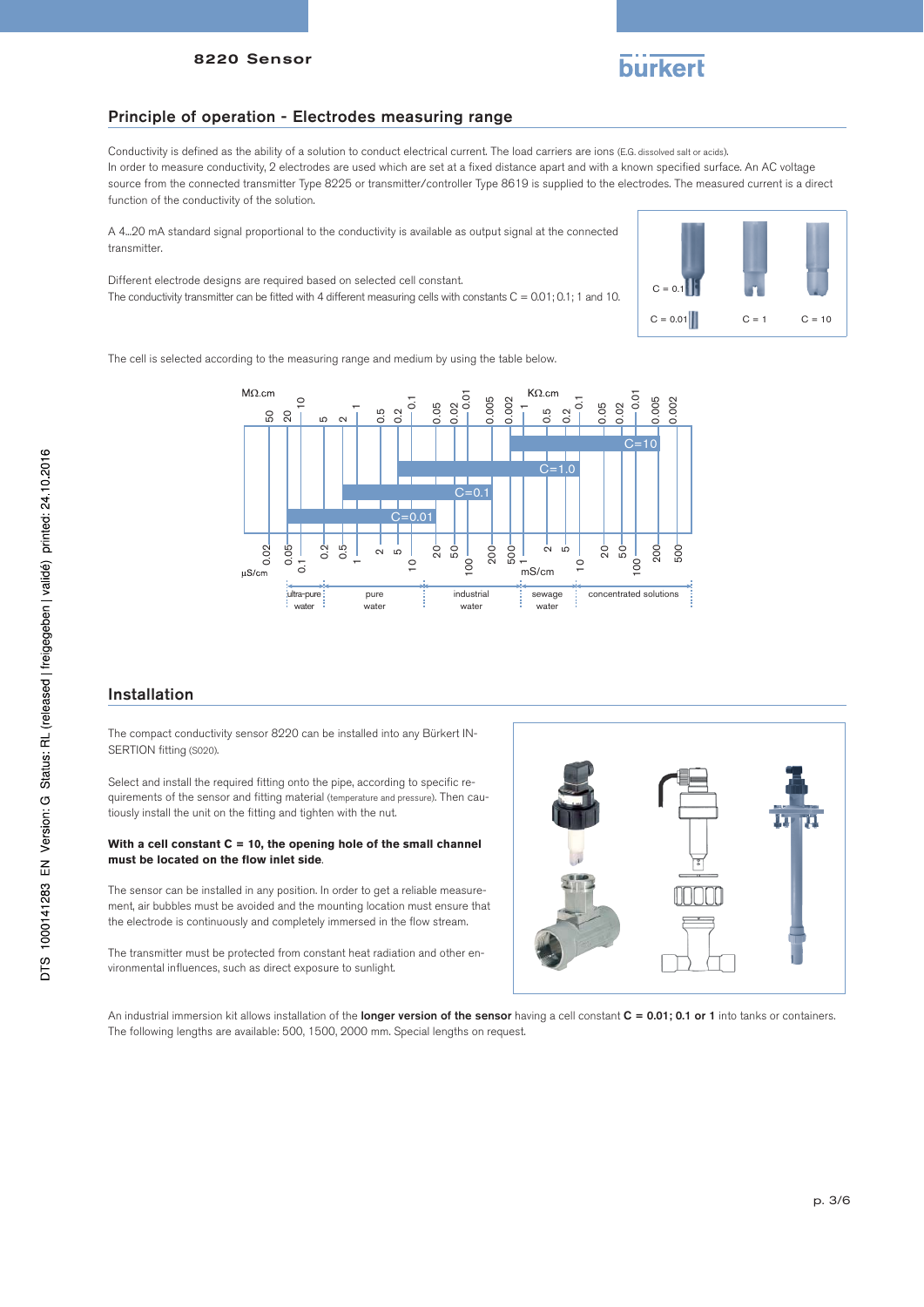

# Dimensions [mm]



# Combining the conductivity sensor Type 8220 with fittings Type S020



**Note A: Only use plastic fitting** *in analytical version* **with true union acc. to DIN 8063 (PVC), to DIN 16962 (PP) or to ISO 10931 (PVDF), see data sheet Type S020**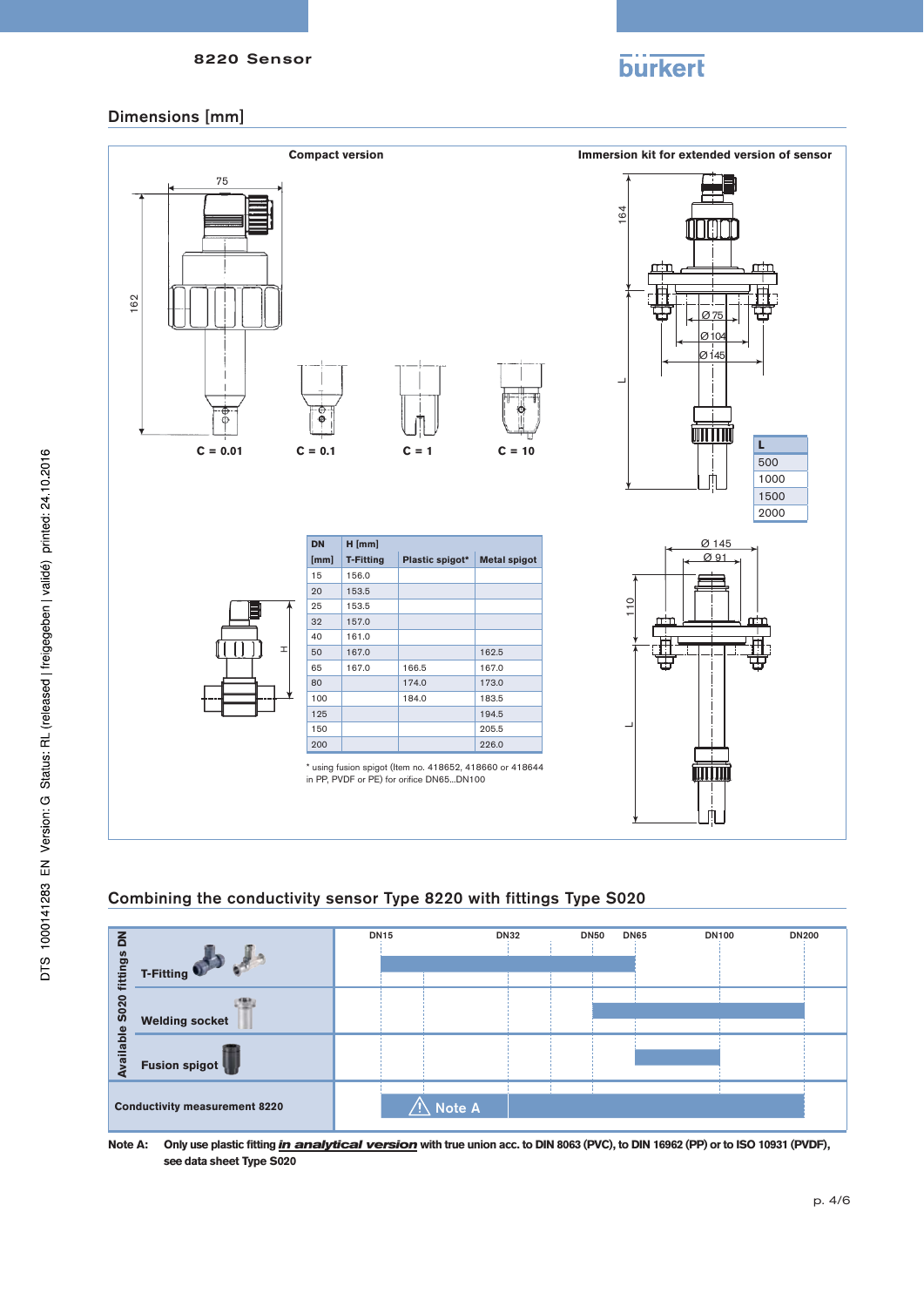

A complete conductivity measurement equipment consists of a conductivity sensor Type 8220, a remote conductivity transmitter Type 8225 or a multi-CELL transmitter/controller Type 8619 and a Bürkert INSERTION fitting Type S020.

The following information is necessary for the selection of a complete device:

**•Item no.** of the desired conductivity sensor **Type 8220** (see ordering chart, below)

**•Item no.** of the desired conductivity transmitter **Type 8225** (wall-mounted or panel-mounted version - see separate data sheet) or multiCELL transmitter/controller **Type 8619** (see separate data sheet) **More** 

**•Item no.** of the selected INSERTION fitting **Type S020** (DN15...DN200 - see separate data sheet) More

 $\rightarrow$  You have to order three components.

#### **Ordering chart for conductivity sensor Type 8220**

**Specifica-**<br>tions<br>Measuring<br>Measuring **connection** connection Electrode<br>materials **Electrode Electrical Cell**  Electrical **materials constant Item no.**  no. Item Sensor 0.05  $\mu$ S/cm...20  $\mu$ S/cm C = 0.01 Stainless steel EN 175301-803 426 872 0.5 uS/cm...200 uS/cm C = 0.1 Stainless steel EN 175301-803 426 873  $5 \mu$ S/cm...10 mS/cm  $C = 1$  Graphite EN 175301-803 426 874 0.5 mS/cm...200 mS/cm C = 10 Graphite EN 175301-803 426 875

# Ordering information for tank installation

#### Tank installation with a conductivity sensor Type 8220 in an longer version.

A conductivity sensor Type 8220 for tank installation is made up of a conductivity probe, an immersion kit which is consisting of an immersion fitting, an extension cable kit for immersion fitting, a fixing kit (flange DN65 with stainless steel screws) and has to be connected to a remote conductivity transmitter Type 8225 or a multiCELL transmitter/controller Type 8619 .

The following information is necessary for the selection of a complete device:

- **•Item no.** of the desired conductivity probe\*\* (see accessories ordering chart on p. 6)
- **•Item no.** of the immersion fitting (see accessories ordering chart on p. 6)
- **•Item no.** of the extension cable kit for the immersion fitting (see accessories ordering chart on p. 6)
- **•Item no.** of the fixing kit (flange DN65 with stainless steel screws: see accessories ordering chart on p. 6)
- **•Item no.** of the desired conductivity transmitter **Type 8225** (wall-mounted or panel-mounted version see separate data sheet) or More info.
- multiCELL transmitter/controller **Type 8619** (see separate data sheet) More info.

 $\rightarrow$  You have to order five components.



**\*\* For the tank installation only probes with cell constant C=0.01, 0.1 or 1 are available**

When you click on the orange box "More info.", you will come to on the orange box "More info."<br>where you can download the data sheet.<br>where you can download the data sheet.





More<br>info.